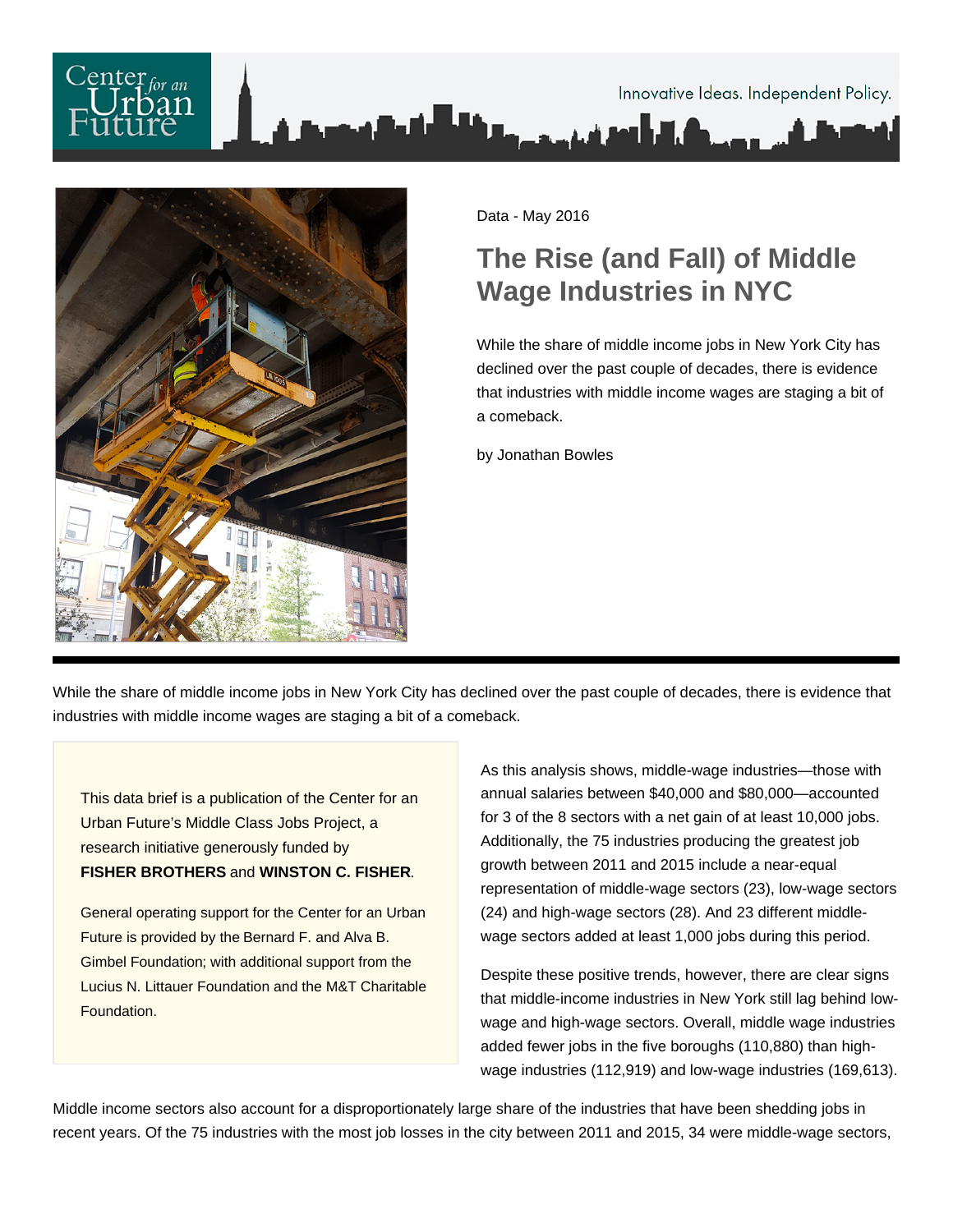22 were high-wage sectors and 19 were low-wage sectors. In fact, the 14 industries with the largest net-decline in jobs during this period were all in high-wage (9) and middle-wage (5) sectors.

The two industries with the most job gains in the city during this period both were low-wage industries, paying under \$40k. They were:

- Restaurants and other eating places, which had a net gain of 55,145 jobs between 2011 and 2015. Jobs in this industry pay an average of \$25,462
- Home Health Care services, which had a net gain of 37,859 jobs during this period. Jobs in this industry pay an average of \$25,754.

The good news is that there are a number of middle income sectors that have been adding thousands of jobs in the five borough, several of which have potential for more growth in the years ahead. These high-growth sectors span fields from educational services and construction to health care, the arts and transportation. The 23 middle wage sectors that added at least 1,000 jobs in the city between 2011 and 2015 include:

| <b>Industry</b>                                 | % Job Growth | # Job Growth | <b>Wages</b> |
|-------------------------------------------------|--------------|--------------|--------------|
| <b>EMPLOYMENT SERVICES</b>                      | 29.4%        | 17416        | 47769.46     |
| <b>BUILDING EQUIPMENT CONTRACTORS</b>           | 28.0%        | 12406        | 76340.68     |
| <b>COLLEGES &amp; UNIVERSITIES</b>              | 18.4%        | 12319        | 73280.47     |
| ELEMENTARY & SECONDARY SCHOOLS                  | 25.2%        | 9304         | 51310.08     |
| SERVICES TO BUILDINGS & DWELLINGS               | 19.7%        | 6638         | 42258.41     |
| RESIDENTIAL BUILDING CONSTRUCTION               | 38.8%        | 6528         | 53292.30     |
| <b>HEALTH &amp; PERSONAL CARE STORES</b>        | 15.5%        | 5973         | 42817.28     |
| <b>TRAVELER ACCOMMODATION</b>                   | 13.3%        | 5859         | 60104.33     |
| ACTIVITIES RELATED TO REAL ESTATE               | 17.8%        | 5437         | 72476.05     |
| <b>PROMOTERS - PERFORMING ARTS &amp; SPORTS</b> | 36.6%        | 3282         | 79912.24     |
| SOCIAL ADVOCACY ORGANIZATIONS                   | 24.5%        | 2695         | 66724.65     |
| <b>GENERAL MEDICAL &amp; SURGICAL HOSPITALS</b> | 1.8%         | 2504         | 78555.24     |
| OFFICES OF OTHER HEALTH PRACTITIONERS           | 17.8%        | 2435         | 42230.68     |
| SCHEDULED AIR TRANSPORTATION                    | 8.9%         | 2433         | 73363.15     |
| MUSEUMS HISTORICAL SITES & SIMILAR              | 19.7%        | 2352         | 53674.47     |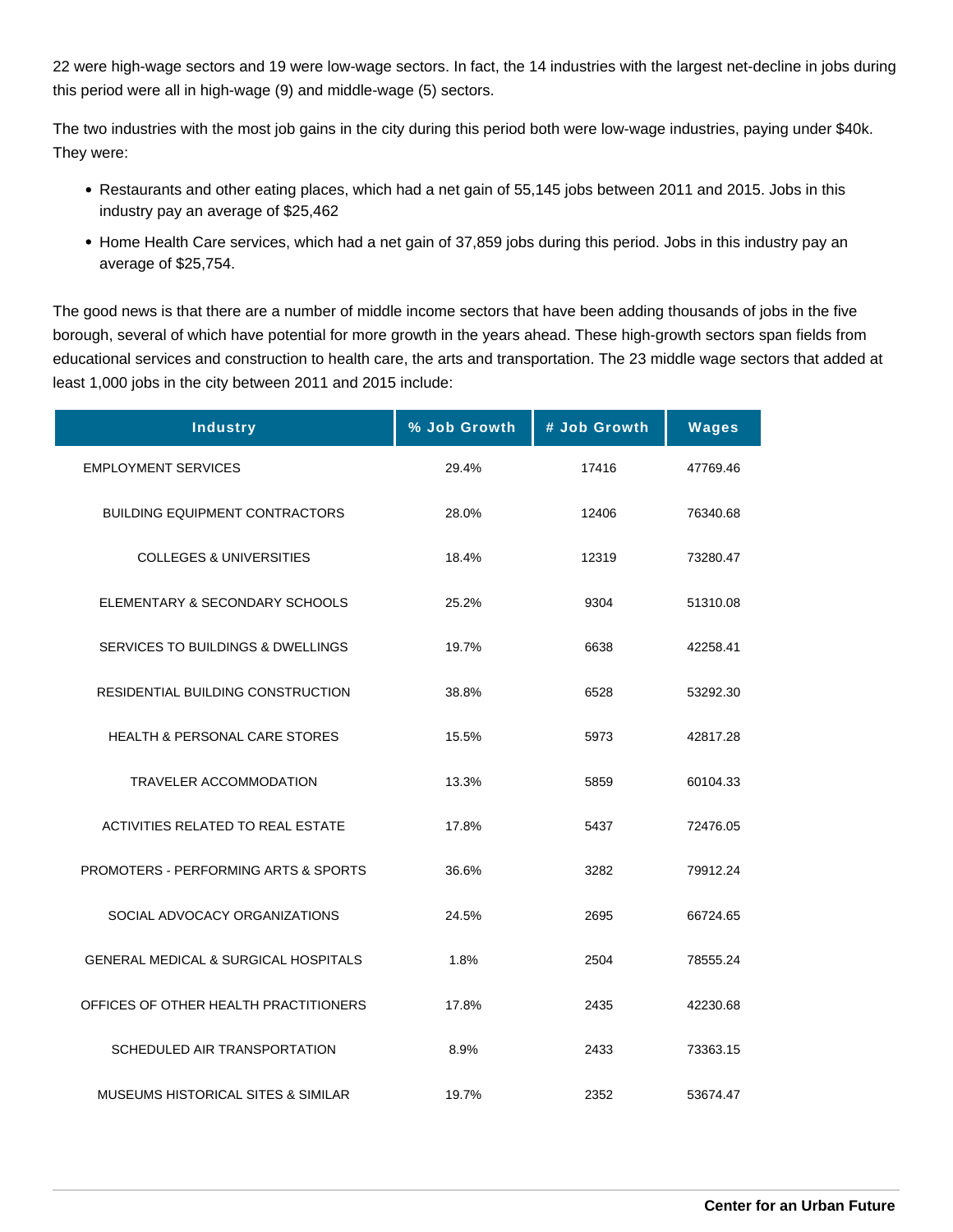| <b>Industry</b>                                     | % Job Growth | # Job Growth | <b>Wages</b> |
|-----------------------------------------------------|--------------|--------------|--------------|
| SCIENTIFIC RESEARCH & DEVELOPMENT SERV              | 10.0%        | 1504         | 73079.61     |
| <b>FOUNDATION STRUCTURE &amp; BLDG EXTERIOR</b>     | 15.3%        | 1470         | 64061.68     |
| <b>COMMUNITY FOOD &amp; HOUSING &amp; EMERGENCY</b> | 14.6%        | 1347         | 41094.84     |
| BUILDING FINISHING CONTRACTORS                      | 9.6%         | 1322         | 62601.93     |
| OFFICES OF DENTISTS                                 | 7.1%         | 1279         | 47515.85     |
| <b>GROCERY &amp; RELATED PRODUCT WHSLE</b>          | 5.5%         | 1123         | 52397.98     |
| <b>OUTPATIENT CARE CENTERS</b>                      | 6.2%         | 1034         | 53948.07     |
| <b>MEDICAL &amp; DIAGNOSTIC LABORATORIES</b>        | 24.3%        | 1001         | 72820.92     |

In this data brief, low-wage industries are defined as those with average annual wages under \$40,000; middle-wage industries are those with average annual wages between \$40,000 and \$80,000; and high-wage industries are those with average annual wages over \$80,000.

This data brief was based on an analysis of 4-digit NAICS industry employment data provided by the New York State Labor Department, Quarterly Census of Employment and Wages (QCEW). Data analyzes job totals in the third quarter of 2011 and the third quarter of 2015, which was the most recent quarter for which QCEW data is available. Wage data is based on endof-year totals for 2014, the most recent full year for which data is available.

| 75 Industries With the Most Job Gains in New York City, 2011-2015 |              |            |                 |
|-------------------------------------------------------------------|--------------|------------|-----------------|
| Industry                                                          | % Job Growth | Job Growth | Avg Annual Wage |
| RESTAURANTS AND OTHER EATING PLACES                               | 27.7%        | 55145      | 25462.97        |
| HOME HEALTH CARE SERVICES                                         | 46.9%        | 37859      | 25754.93        |
| <b>EMPLOYMENT SERVICES</b>                                        | 29.4%        | 17416      | 47769.46        |
| OTHER INFORMATION SERVICES                                        | 78.7%        | 15688      | 142009.39       |
| COMPUTER SYSTEMS DESIGN & RELATED                                 | 27.2%        | 13328      | 130721.97       |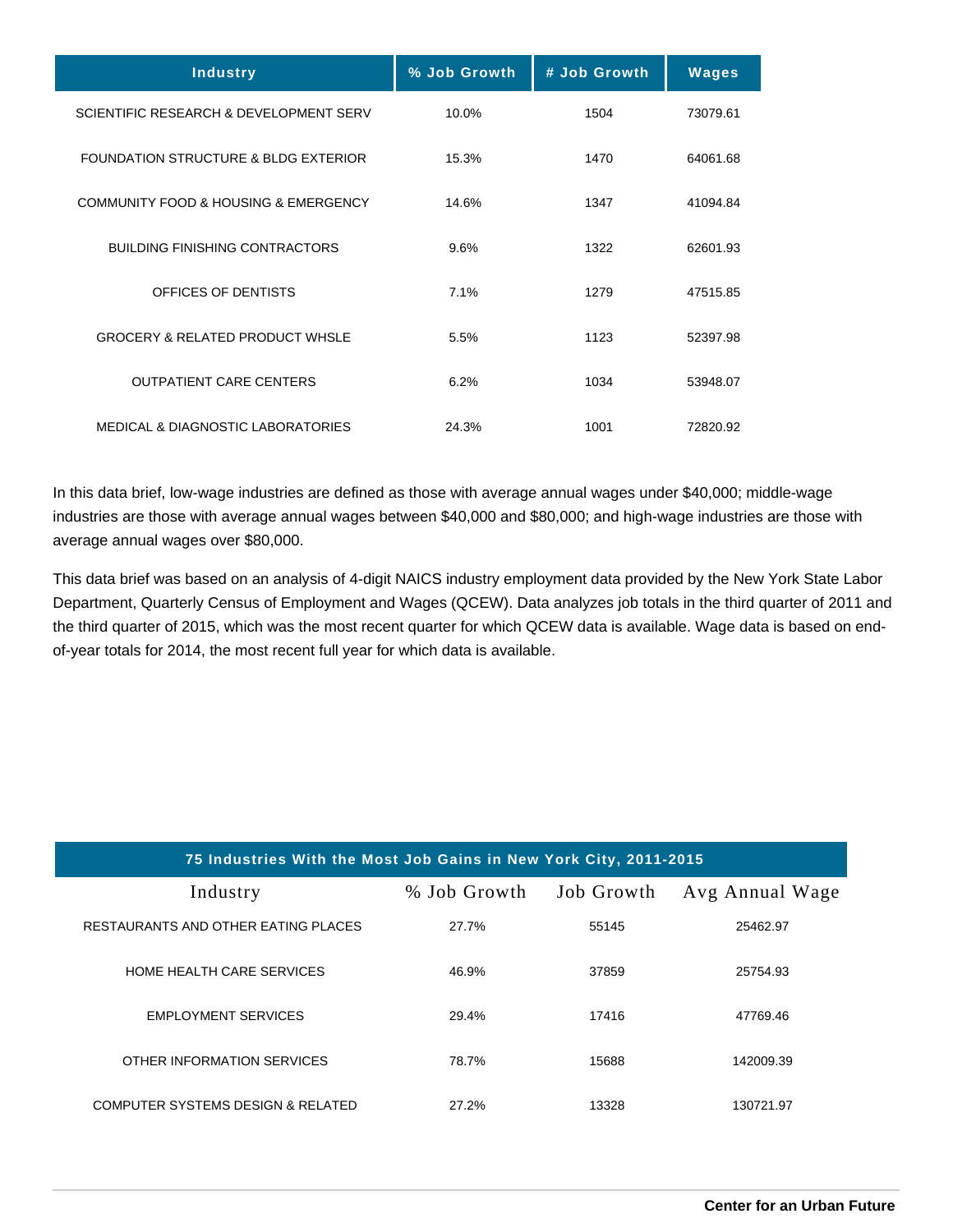| 75 Industries With the Most Job Gains in New York City, 2011-2015 |              |            |                 |
|-------------------------------------------------------------------|--------------|------------|-----------------|
| Industry                                                          | % Job Growth | Job Growth | Avg Annual Wage |
| ADVERTISING & RELATED SERVICES                                    | 22.6%        | 13157      | 124085.46       |
| <b>BUILDING EQUIPMENT CONTRACTORS</b>                             | 28.0%        | 12406      | 76340.68        |
| <b>COLLEGES &amp; UNIVERSITIES</b>                                | 18.4%        | 12319      | 73280.47        |
| <b>MANAGEMENT SCIENTIFIC &amp; TECH CONSULT</b>                   | 28.8%        | 9915       | 149072.95       |
| DEPOSITORY CREDIT INTERMEDIATION                                  | 20.0%        | 9900       | 162131.73       |
| <b>GROCERY STORES</b>                                             | 18.1%        | 9546       | 23039.71        |
| ELEMENTARY & SECONDARY SCHOOLS                                    | 25.2%        | 9304       | 51310.08        |
| OTHER FINANCIAL INVESTMENT ACTIVITIES                             | 15.6%        | 9241       | 418328.18       |
| ACCOUNTING-TAX PREP-BOOKKEEPING                                   | 22.1%        | 9139       | 107832.53       |
| ARCHITECTURAL ENGINEERING & RELATED                               | 29.3%        | 7695       | 99574.89        |
| INDIVIDUAL & FAMILY SERVICES                                      | 6.1%         | 7042       | 27277.91        |
| SERVICES TO BUILDINGS & DWELLINGS                                 | 19.7%        | 6638       | 42258.41        |
| RESIDENTIAL BUILDING CONSTRUCTION                                 | 38.8%        | 6528       | 53292.30        |
| OFFICES OF PHYSICIANS                                             | 12.1%        | 6157       | 80902.49        |
| PERSONAL CARE SERVICES                                            | 27.7%        | 6051       | 24838.85        |
| <b>HEALTH &amp; PERSONAL CARE STORES</b>                          | 15.5%        | 5973       | 42817.28        |
| INVESTIGATION & SECURITY SERVICES                                 | 12.7%        | 5923       | 30268.04        |
| <b>TRAVELER ACCOMMODATION</b>                                     | 13.3%        | 5859       | 60104.33        |
| OTHER AMUSEMENT & RECREATION                                      | 23.6%        | 5438       | 30464.54        |
| ACTIVITIES RELATED TO REAL ESTATE                                 | 17.8%        | 5437       | 72476.05        |
| MANAGEMENT OF COMPANIES & ENTERPRISES                             | 8.1%         | 5105       | 190573.74       |
| OTHER SCHOOLS & INSTRUCTION                                       | 32.6%        | 4859       | 29071.34        |
| CHILD DAY CARE SERVICES                                           | 16.7%        | 4290       | 29272.44        |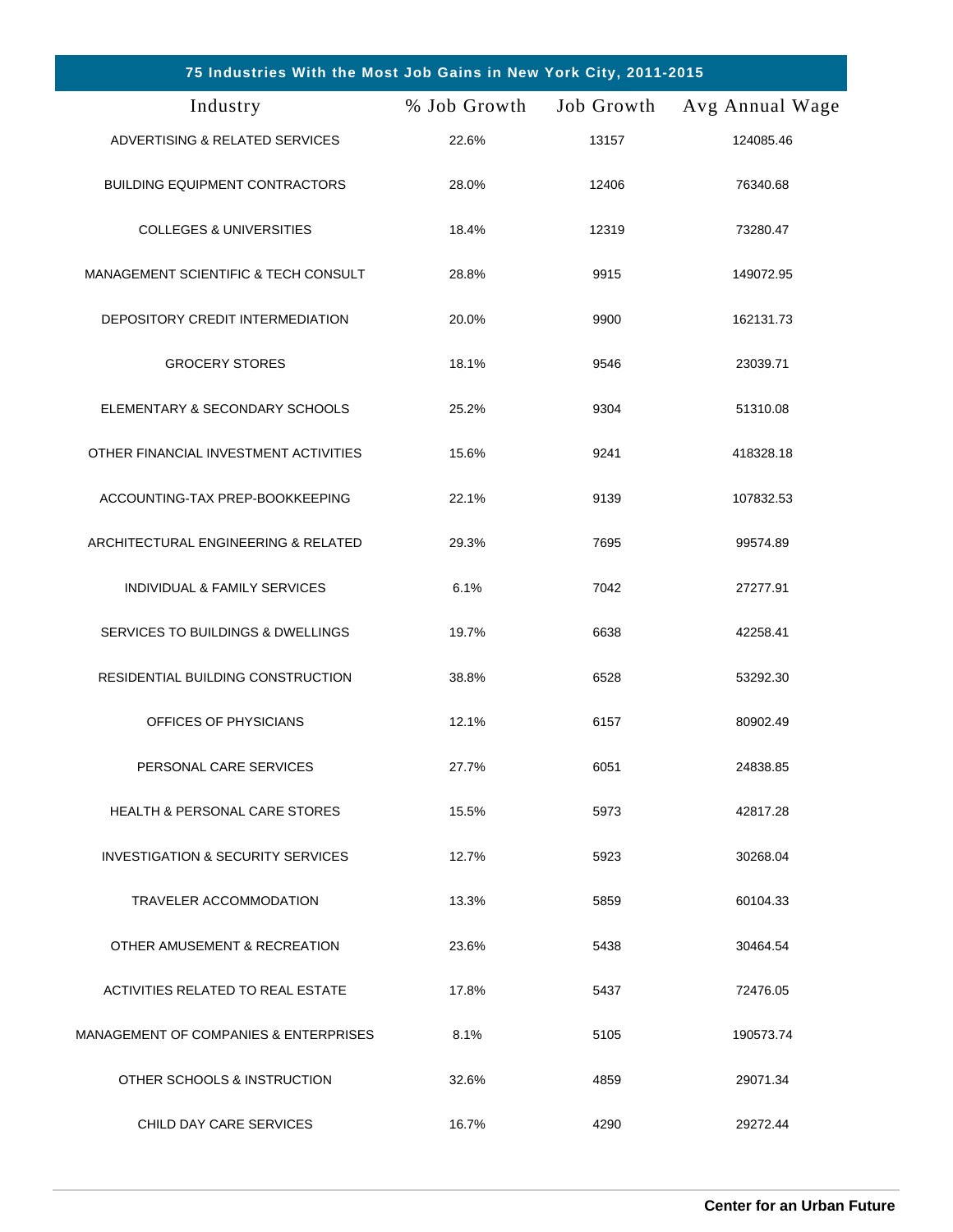| 75 Industries With the Most Job Gains in New York City, 2011-2015 |              |            |                 |
|-------------------------------------------------------------------|--------------|------------|-----------------|
| Industry                                                          | % Job Growth | Job Growth | Avg Annual Wage |
| SPECIAL FOOD SERVICES                                             | 19.7%        | 4161       | 32250.54        |
| NONRESIDENTIAL BUILDING CONSTRUC                                  | 27.1%        | 3656       | 96587.61        |
| AGENCIES BROKERAGES & OTHER RELATED                               | 16.5%        | 3642       | 146696.99       |
| ELECTRONIC SHOPPING & MAIL-ORDER                                  | 46.0%        | 3583       | 83673.83        |
| SUPPORT ACTIVITIES - AIR TRANSPORT                                | 63.3%        | 3383       | 30863.88        |
| PROMOTERS - PERFORMING ARTS & SPORTS                              | 36.6%        | 3282       | 79912.24        |
| DRINKING PLACES (ALCOHOLIC BEVERAGES)                             | 39.4%        | 3273       | 29570.77        |
| SOFTWARE PUBLISHERS                                               | 172.2%       | 2791       | 144353.87       |
| SOCIAL ADVOCACY ORGANIZATIONS                                     | 24.5%        | 2695       | 66724.65        |
| <b>BAKERIES &amp; TORTILLA MFG</b>                                | 30.0%        | 2670       | 24547.03        |
| DATA PROCESSING HOSTING & RELATED                                 | 51.1%        | 2662       | 146796.59       |
| <b>GENERAL MEDICAL &amp; SURGICAL HOSPITALS</b>                   | 1.8%         | 2504       | 78555.24        |
| OFFICES OF OTHER HEALTH PRACTITIONERS                             | 17.8%        | 2435       | 42230.68        |
| SCHEDULED AIR TRANSPORTATION                                      | 8.9%         | 2433       | 73363.15        |
| BUSINESS/PROFESSIONAL/LABOR/POLITICAL                             | 14.0%        | 2430       | 85439.57        |
| <b>CLOTHING STORES</b>                                            | 4.3%         | 2363       | 38962.41        |
| <b>MOTION PICTURE &amp; VIDEO INDUSTRIES</b>                      | 6.6%         | 2353       | 113159.90       |
| MUSEUMS HISTORICAL SITES & SIMILAR                                | 19.7%        | 2352       | 53674.47        |
| <b>DEPARTMENT STORES</b>                                          | 8.0%         | 2240       | 33659.94        |
| SPECIALIZED DESIGN SERVICES                                       | 17.9%        | 1934       | 87346.67        |
| SPECIALTY HOSPITALS(EX PSYCH & ABUSE)                             | 14.7%        | 1918       | 99556.87        |
| OTHER PERSONAL SERVICES                                           | 14.0%        | 1909       | 33671.71        |
| RESIDENTIAL MENTAL HEALTH & SUBSTANCE                             | 8.9%         | 1897       | 31464.74        |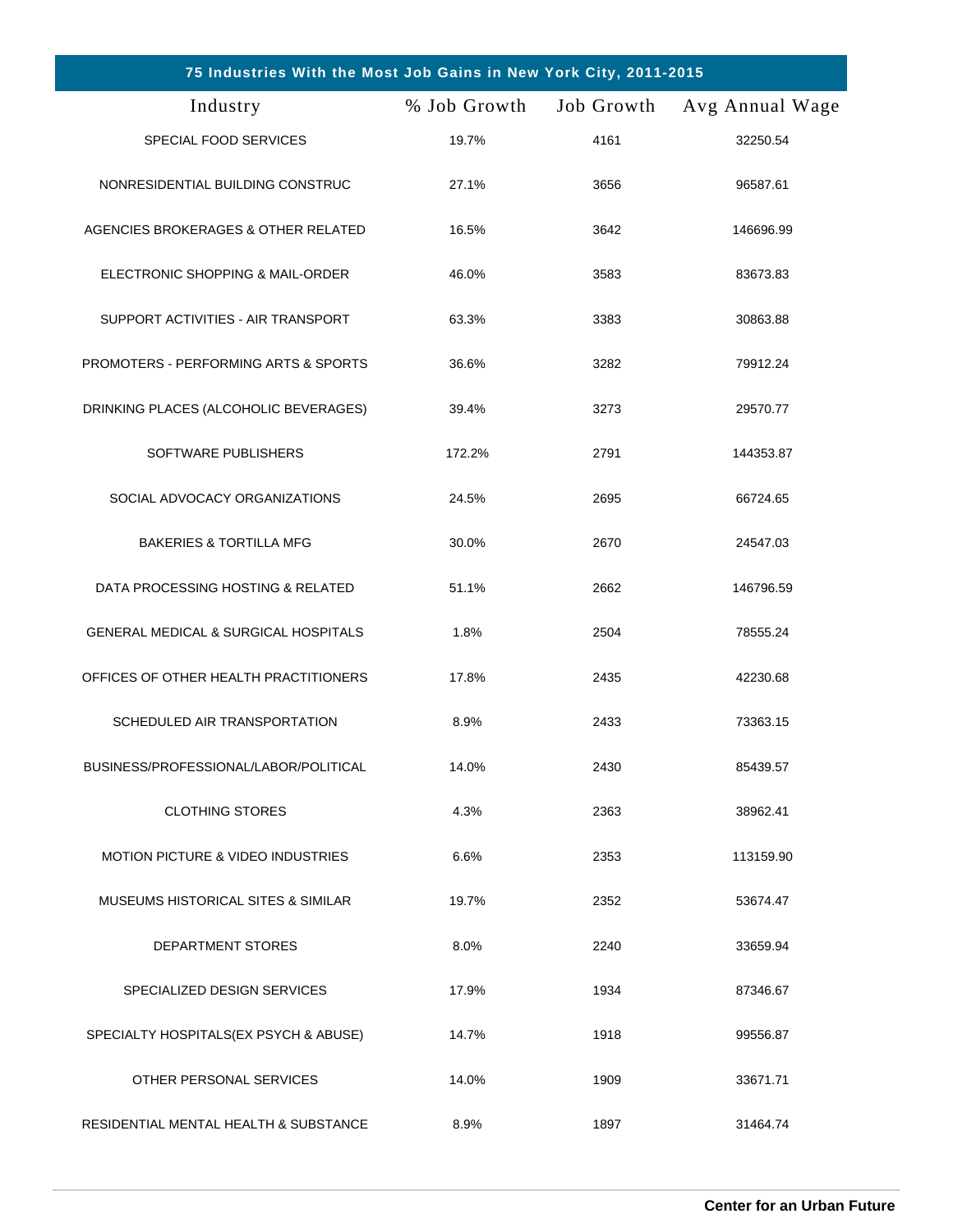| 75 Industries With the Most Job Gains in New York City, 2011-2015 |              |            |                 |
|-------------------------------------------------------------------|--------------|------------|-----------------|
| Industry                                                          | % Job Growth | Job Growth | Avg Annual Wage |
| OFFICES: REAL ESTATE AGENTS & BROKERS                             | 16.0%        | 1844       | 134460.68       |
| OTHER GENERAL MERCHANDISE STORES                                  | 16.6%        | 1728       | 21978.54        |
| <b>GRANTMAKING &amp; GIVING SERVICES</b>                          | 13.0%        | 1585       | 84917.19        |
| WHOLESALE ELECTRONIC MARKETS & AGENTS                             | 13.2%        | 1567       | 114770.57       |
| OTHER PROFESSIONAL SCIENTIFIC & TECH                              | 11.1%        | 1566       | 82937.94        |
| SCIENTIFIC RESEARCH & DEVELOPMENT SERV                            | 10.0%        | 1504       | 73079.61        |
| OTHER MISCELLANEOUS STORE RETAILERS                               | 20.0%        | 1495       | 88718.29        |
| <b>FOUNDATION STRUCTURE &amp; BLDG EXTERIOR</b>                   | 15.3%        | 1470       | 64061.68        |
| SCHOOL & EMPLOYEE BUS TRANSPORT                                   | 18.1%        | 1453       | 38230.32        |
| PRIVATE HOUSEHOLDS                                                | 8.8%         | 1413       | 35980.80        |
| <b>COMMUNITY FOOD &amp; HOUSING &amp; EMERGENCY</b>               | 14.6%        | 1347       | 41094.84        |
| <b>BUILDING FINISHING CONTRACTORS</b>                             | 9.6%         | 1322       | 62601.93        |
| <b>INSURANCE CARRIERS</b>                                         | 4.2%         | 1281       | 158533.48       |
| OFFICES OF DENTISTS                                               | 7.1%         | 1279       | 47515.85        |
| CIVIC & SOCIAL ORGANIZATIONS                                      | 13.0%        | 1265       | 33334.88        |
| RELIGIOUS ORGANIZATIONS                                           | 6.3%         | 1165       | 32936.72        |
| <b>GROCERY &amp; RELATED PRODUCT WHSLE</b>                        | 5.5%         | 1123       | 52397.98        |
| <b>OUTPATIENT CARE CENTERS</b>                                    | 6.2%         | 1034       | 53948.07        |
| ACTIVITIES RELATED TO CREDIT INTER                                | 9.3%         | 1024       | 170988.83       |
| APPAREL PIECE GOODS & NOTIONS WHSLE                               | 3.4%         | 1006       | 115136.73       |
| <b>MEDICAL &amp; DIAGNOSTIC LABORATORIES</b>                      | 24.3%        | 1001       | 72820.92        |
| AUTOMOTIVE REPAIR & MAINTENANCE                                   | 10.2%        | 967        | 28838.75        |
| <b>BUILDING MATERIAL &amp; SUPPLIES DEALERS</b>                   | 7.6%         | 960        | 37930.88        |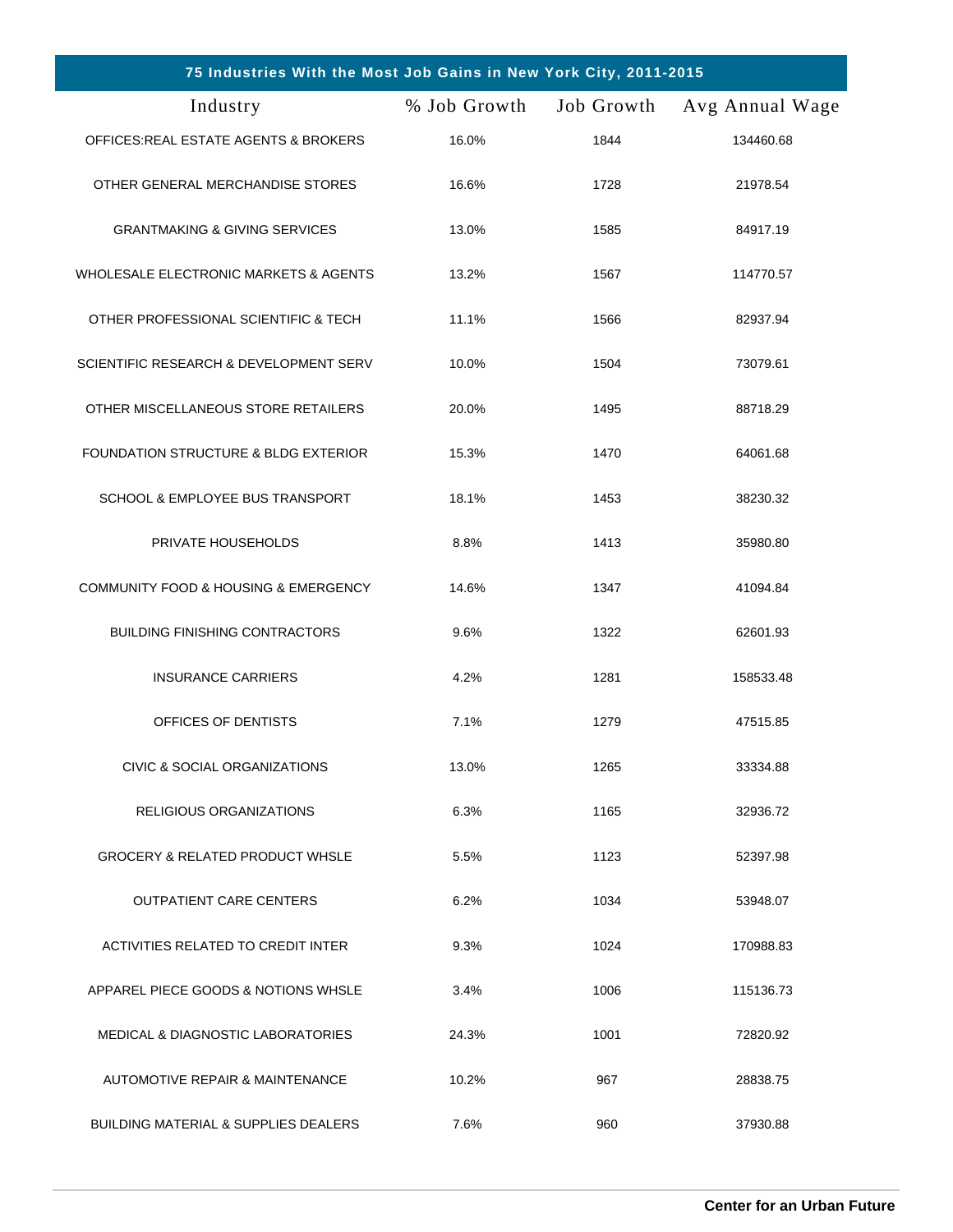| 75 Industries With the Most Job Gains in New York City, 2011-2015 |              |     |                            |
|-------------------------------------------------------------------|--------------|-----|----------------------------|
| Industry                                                          | % Job Growth |     | Job Growth Avg Annual Wage |
| BEER WINE & DISTILLED BEVERAGE WHSLE                              | 18.8%        | 921 | 90747.73                   |

| 75 Industries With the Most Job Losses in New York City, 2011-2015 |              |            |                 |
|--------------------------------------------------------------------|--------------|------------|-----------------|
| Industry                                                           | % Job Growth | Job Growth | Avg Annual Wage |
| SECURITIES & COMMODITY CONTRACTS                                   | $-6.2%$      | $-6827$    | 398907.76       |
| INSURANCE & EMPLOYEE BENEFIT FUNDS                                 | $-93.7%$     | -4697      | 139542.38       |
| NONDEPOSITORY CREDIT INTERMEDIATION                                | $-15.5%$     | -4361      | 261793.36       |
| NEWSPAPER/PERIODICAL/BOOK/DIRECTORY                                | $-9.9%$      | -4354      | 127618.50       |
| <b>NURSING CARE FACILITIES</b>                                     | $-6.3%$      | $-2805$    | 44696.18        |
| <b>BUSINESS SUPPORT SERVICES</b>                                   | $-11.4%$     | $-1615$    | 64238.51        |
| CABLE & OTHER SUBSCRIPTION PROGRAM                                 | $-13.8%$     | $-1407$    | 188916.84       |
| <b>CUT &amp; SEW APPAREL MFG</b>                                   | $-7.5%$      | $-1147$    | 60430.06        |
| OFFICE ADMINISTRATIVE SERVICES                                     | $-7.5%$      | $-957$     | 193301.01       |
| SECURITIES & COMMODITY EXCHANGES                                   | $-43.5%$     | -937       | 222214.49       |
| MISCELLANEOUS NONDURABLE GOODS WHSLE                               | $-12.2%$     | $-765$     | 55963.86        |
| OTHER INVESTMENT POOLS & FUNDS                                     | $-64.3%$     | $-764$     | 204479.58       |
| NONSCHEDULED AIR TRANSPORTATION                                    | $-60.5%$     | -643       | 97739.33        |
| PRINTING & RELATED SUPPORT ACTIVITIES                              | $-9.1%$      | $-579$     | 52617.60        |
| <b>JUNIOR COLLEGES</b>                                             | $-41.7%$     | -570       | 38516.92        |
| OTHER HEAVY & CIVIL ENGINEERING CON                                | $-24.5%$     | $-557$     | 91405.72        |
| MISCELLANEOUS DURABLE GOODS WHSLE                                  | $-3.2%$      | $-537$     | 68217.37        |
| <b>VOCATIONAL REHABILITATION SERVICES</b>                          | $-5.4%$      | -498       | 33487.09        |
| <b>BOOK PERIODICAL &amp; MUSIC STORES</b>                          | $-11.9%$     | -488       | 25740.92        |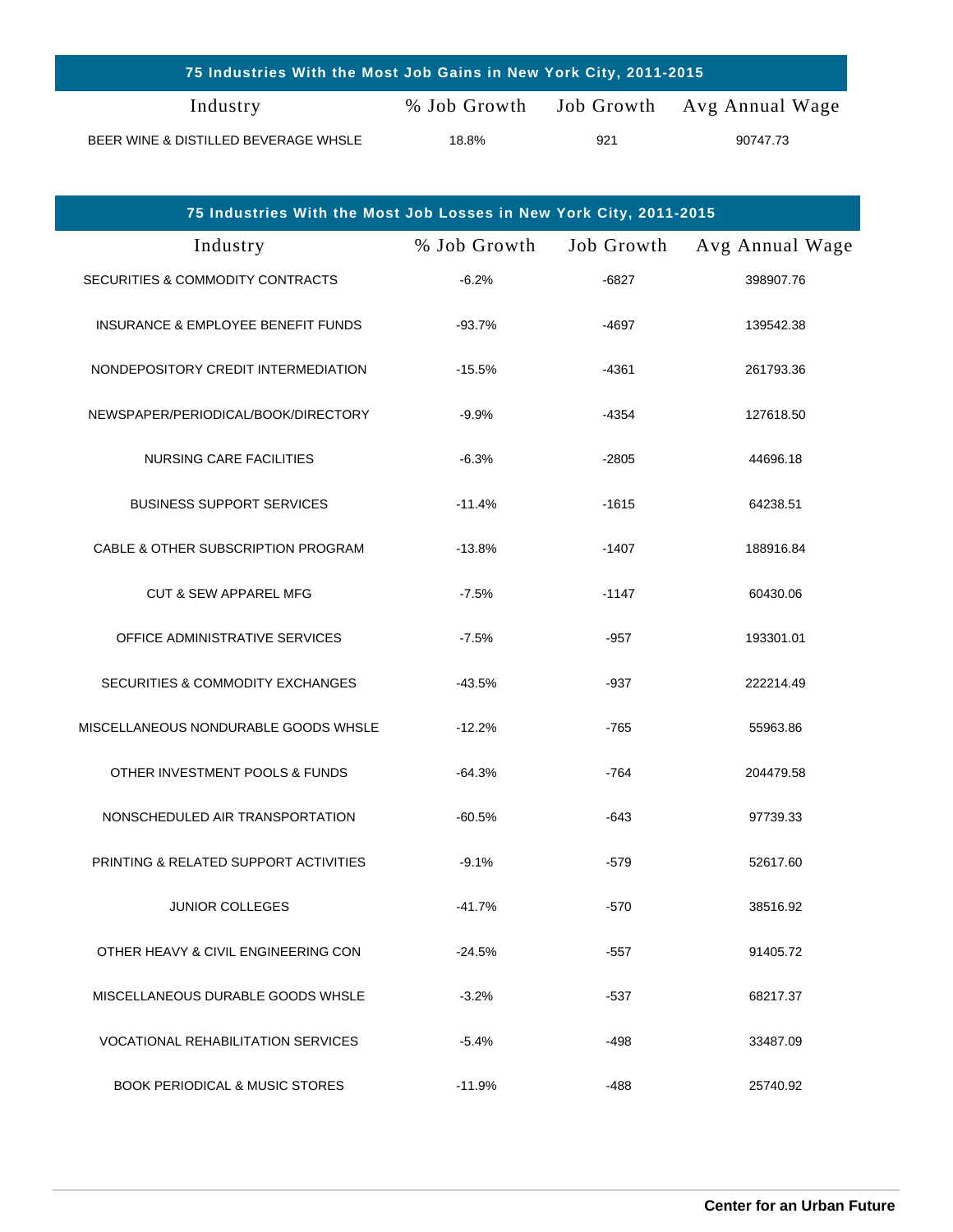| 75 Industries With the Most Job Losses in New York City, 2011-2015 |              |            |                 |
|--------------------------------------------------------------------|--------------|------------|-----------------|
| Industry                                                           | % Job Growth | Job Growth | Avg Annual Wage |
| OTHER RESIDENTIAL CARE FACILITIES                                  | $-10.2%$     | $-474$     | 36768.78        |
| WIRED TELECOMMUNICATIONS CARRIERS                                  | $-2.6%$      | $-370$     | 98720.70        |
| WIRELESS TELECOM CARRIERS(EXC SATEL)                               | $-39.7%$     | $-363$     | 90355.40        |
| HARDWARE & PLUMBING & HEATING EQUIP                                | $-9.5%$      | $-350$     | 71909.29        |
| <b>LEGAL SERVICES</b>                                              | $-0.4%$      | $-289$     | 139579.47       |
| PSYCH & SUBSTANCE ABUSE HOSPITALS                                  | $-13.8%$     | $-273$     | 57516.15        |
| OTHER MISCELLANEOUS MFG                                            | $-3.3%$      | $-268$     | 56733.59        |
| <b>TEXTILE &amp; FABRIC FINISHING &amp; COATING</b>                | $-22.7%$     | $-252$     | 91609.89        |
| UTILITY SYSTEM CONSTRUCTION                                        | $-8.8%$      | $-245$     | 127038.89       |
| <b>MOTOR VEHICLE PARTS MFG</b>                                     | $-50.4%$     | $-244$     | 35654.41        |
| LESSORS OF NONFINANCIAL INTANGIBLES                                | $-11.5%$     | $-242$     | 118896.89       |
| APPAREL ACCESSORIES & OTHER APPAREL                                | $-28.3%$     | $-216$     | 29213.85        |
| OTHER SUPPORT SERVICES                                             | $-4.5%$      | $-210$     | 62875.46        |
| CONVERTED PAPER PRODUCT MFG                                        | $-15.2%$     | $-196$     | 56402.65        |
| SEMICONDUCTOR & OTHER ELEC COMPONENTS                              | $-30.7%$     | $-195$     | 54113.75        |
| <b>COMMUNICATIONS EQUIPMENT MFG</b>                                | $-23.4%$     | $-191$     | 59503.46        |
| SUGAR & CONFECTIONERY PRODUCT MFG                                  | $-21.5%$     | $-178$     | 34474.71        |
| ELECTRIC LIGHTING EQUIPMENT MFG                                    | $-25.3%$     | -167       | 56165.41        |
| MFG & REP MAGNETIC & OPTICAL MEASUR                                | $-55.3%$     | $-162$     | 64506.66        |
| <b>CHARTER BUS INDUSTRY</b>                                        | $-16.9%$     | $-155$     | 28466.79        |
| SUPPORT ACTIVITIES - WATER TRANSPORT                               | $-9.5%$      | $-149$     | 75889.74        |
| OTHER TELECOMMUNICATIONS                                           | $-5.2%$      | -142       | 119889.38       |
| FRUIT & VEGETABLE & SPECIALTY FOOD                                 | $-13.1%$     | $-128$     | 40319.63        |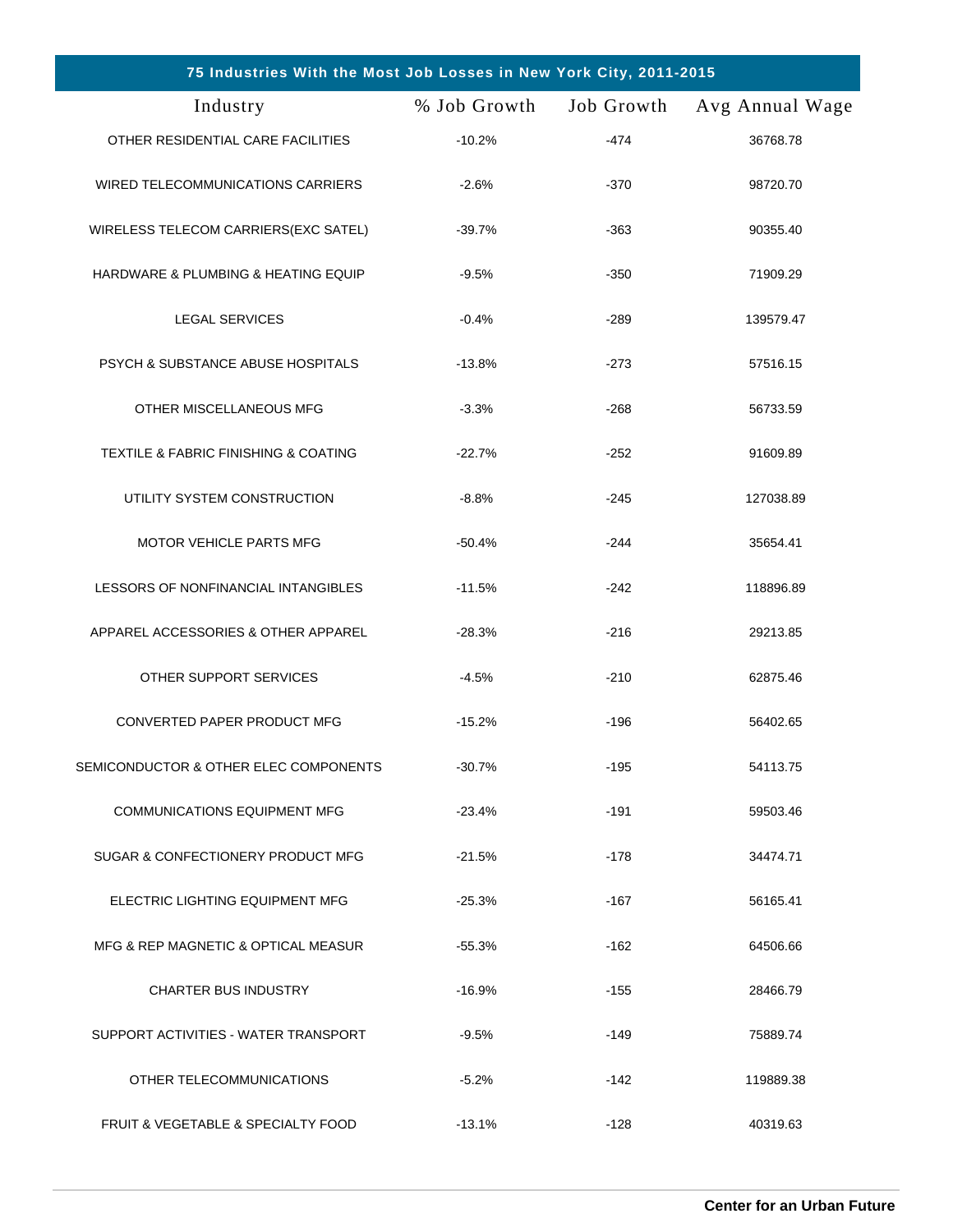| 75 Industries With the Most Job Losses in New York City, 2011-2015 |              |            |                 |
|--------------------------------------------------------------------|--------------|------------|-----------------|
| Industry                                                           | % Job Growth | Job Growth | Avg Annual Wage |
| VENTILATION HEATING AIR-CONDITIONING                               | $-45.4%$     | $-128$     | 38805.91        |
| AUTO PARTS ACCESS & TIRE STORES                                    | $-4.0%$      | $-125$     | 34625.05        |
| SUPPORT ACTIVITIES - ROAD TRANSPORT                                | $-15.7%$     | $-120$     | 32748.67        |
| ELECTRONIC & PRECISION EQUIP REPAIR                                | $-10.5%$     | $-102$     | 58932.93        |
| <b>DEATH CARE SERVICES</b>                                         | $-3.7%$      | -98        | 55715.46        |
| PHARMACEUTICAL & MEDICINE MFG                                      | $-9.4%$      | -91        | 119894.68       |
| <b>COMMERCIAL &amp; SERVICE INDUSTRY MACH</b>                      | $-38.1%$     | -88        | 29695.10        |
| <b>TEXTILE FURNISHINGS MILLS</b>                                   | $-16.8%$     | -85        | 76045.41        |
| <b>BOILER TANK &amp; SHIPPING CONTAINER MFG</b>                    | $-27.4%$     | -82        | 84905.13        |
| OTHER LEATHER & ALLIED PRODUCT MFG                                 | $-21.3%$     | $-76$      | 34828.87        |
| <b>FABRIC MILLS</b>                                                | $-25.3%$     | $-75$      | 65270.70        |
| INTERURBAN & RURAL BUS TRANSPORT                                   | $-6.3%$      | -68        | 49703.93        |
| <b>GENERAL RENTAL CENTERS</b>                                      | $-22.5%$     | -66        | 69601.97        |
| CHEMICAL & ALLIED PRODUCTS WHSLE                                   | $-3.9%$      | $-65$      | 109050.31       |
| LAWN & GARDEN EQUIP & SUPPLIES STORES                              | $-22.4%$     | -65        | 39114.26        |
| FARM PRODUCT RAW MATERIAL WHSLE                                    | $-35.4%$     | -57        | 63207.60        |
| <b>LAND &amp; SUBDIVISION</b>                                      | $-27.2%$     | -56        | 108995.49       |
| COMMERCIAL & INDUSTRIAL MACH & EQUIP                               | $-4.8%$      | -54        | 54697.92        |
| APPAREL KNITTING MILLS                                             | $-11.1%$     | -46        | 41529.19        |
| OTHER NONMETALLIC MINERAL PROD MFG                                 | $-15.7%$     | -40        | 51557.91        |
| OTHER FABRICATED METAL PRODUCT MFG                                 | $-13.5%$     | $-39$      | 48423.25        |
| ROOMING & BOARDING HOUSES                                          | $-6.2%$      | $-32$      | 61644.88        |
| NATURAL GAS DISTRIBUTION                                           | $-1.4%$      | $-31$      | 103406.40       |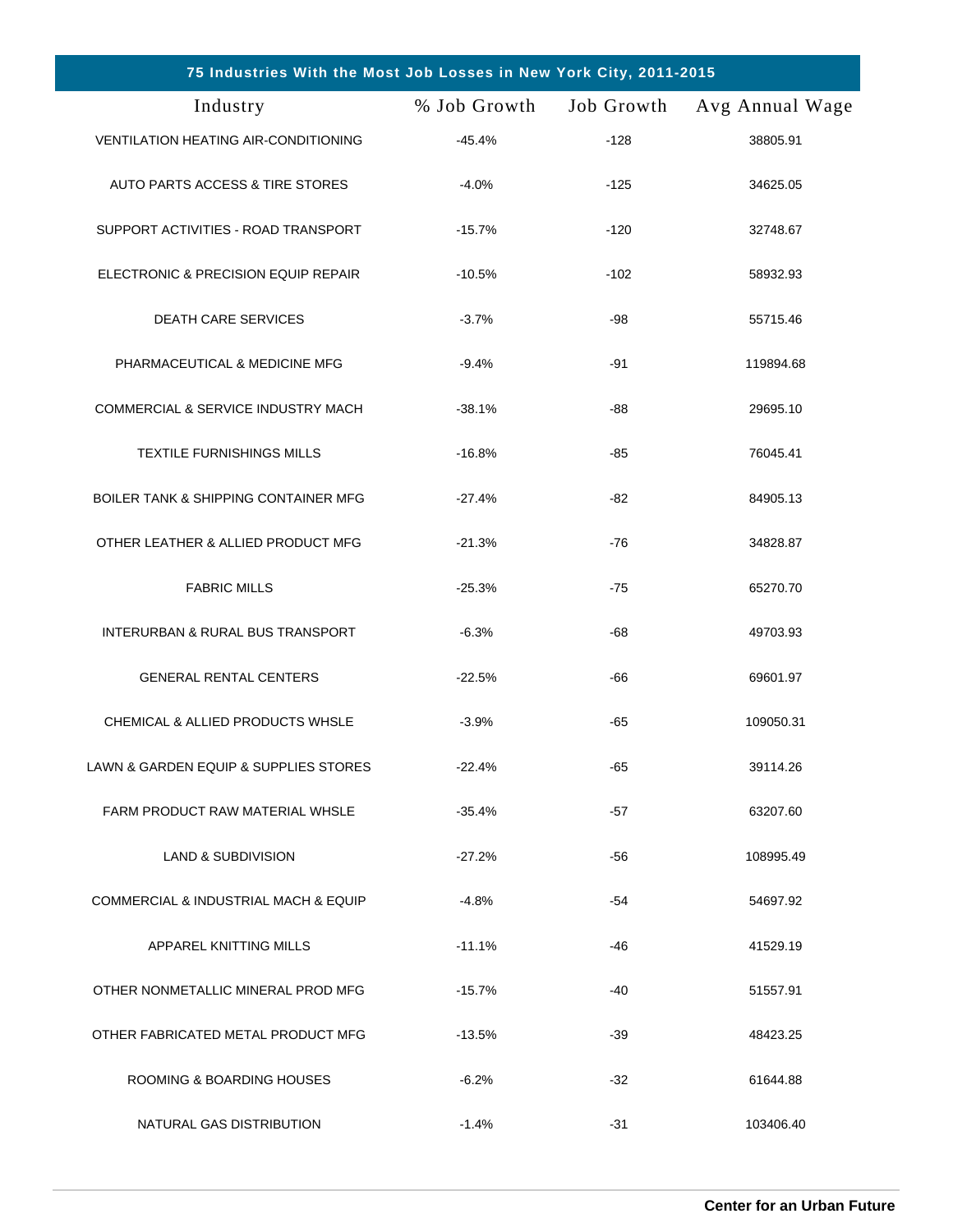| 75 Industries With the Most Job Losses in New York City, 2011-2015 |                         |       |                 |
|--------------------------------------------------------------------|-------------------------|-------|-----------------|
| Industry                                                           | % Job Growth Job Growth |       | Avg Annual Wage |
| <b>CUTLERY &amp; HANDTOOL MFG</b>                                  | $-11.4%$                | $-29$ | 37650.96        |
| AEROSPACE PRODUCT & PARTS MFG                                      | $-4.9%$                 | $-28$ | 67215.32        |
| PESTICIDE FERTILIZER & AGRIC CHEMICAL                              | $-100.0\%$              | $-28$ | 35594.00        |
| OTHER TRANSIT & GROUND PASSENGER                                   | $-0.4%$                 | $-26$ | 33807.15        |
| <b>GRAIN &amp; OILSEED MILLING</b>                                 | $-42.2%$                | $-19$ | 49394.18        |
| DRYCLEANING & LAUNDRY SERVICES                                     | $-0.2%$                 | $-19$ | 21564.49        |
| <b>VEGETABLE &amp; MELON FARMING</b>                               | $-56.3%$                | $-18$ | 26267.87        |
| <b>MACHINERY EQUIPMENT &amp; SUPPLIES WHSLE</b>                    | $-0.6%$                 | $-17$ | 66109.53        |
| <b>FOUNDRIES</b>                                                   | $-33.3%$                | $-17$ | 40404.41        |
| COATING ENGRAVING HEAT TREATING                                    | $-3.2%$                 | $-14$ | 47810.98        |

NEW YORK'S MIDDLE INCOME JOBS is a publication of the Center for an Urban Future written by Jonathan Bowles, researched by Kathleen Gorman and designed by Ahmad Dowla. Image: ["Repairs to Metro-North Viaduct](https://www.flickr.com/photos/mtaphotos/27006617062/)" ([CC BY 2.0\)](https://creativecommons.org/licenses/by/2.0/) by [MTAPhotos](https://www.flickr.com/people/mtaphotos/)

The data brief is a publication of the Center for an Urban Future's Middle Class Jobs Project, a research initiative generously funded by Fisher Brothers and Winston C. Fisher.

General operating support for the Center for an Urban Future has been provided by the Bernard F. and Alva B. Gimbel Foundation; with additional support from the Lucius N. Littauer Foundation and the M&T Charitable Foundation.

CENTER FOR AN URBAN FUTURE (CUF) is a catalyst for smart and sustainable policies that reduce inequality, increase